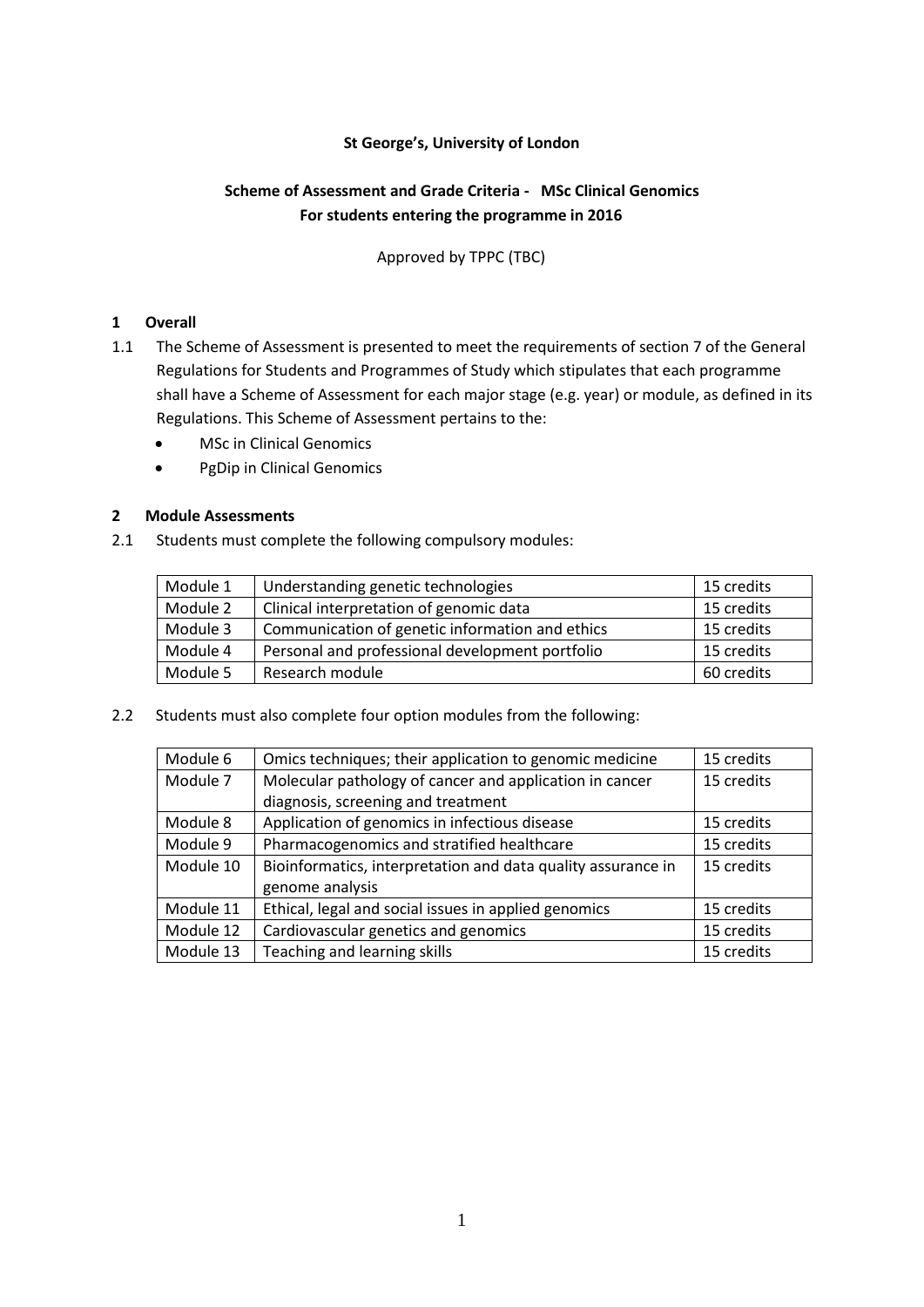- 2.3 For each module there will be an assessment scheme setting out how many assessments are required for the module and the weighting of each assessment.
- 2.4 Topics for assessments will be devised by module leaders, in consultation with the Course Director and the teaching team, which reflect the content and learning outcomes contained in the module descriptor.
- 2.5 Deadlines for submission will be given in the relevant module handbook.
- 2.6 Word limits will be set in accordance with the type of assessment elements and module credit rating.
- 2.7 Module leaders can set pre-conditions for entry to the summative assessments such as submission of observation of procedure forms and attendance at communications kills workshops. Where this is the case, the pre-conditions will be outlined in the relevant module
- 2.8 The schemes of assessment for the modules available within the Clinical Genomics programme are summarised in the following table. The detailed assessment scheme will be set out in the module handbook and will adhere to the validated module descriptors.

| <b>CORE MODULES</b>     |                |                             |                                    |           |                    |                  |
|-------------------------|----------------|-----------------------------|------------------------------------|-----------|--------------------|------------------|
| <b>Module Title</b>     | <b>Credits</b> | <b>Formative</b>            | <b>Summative</b>                   | Weighting | <b>Examination</b> | <b>ACHIEVING</b> |
|                         | at             | Assessment                  | <b>Assessment</b>                  | %         | Date(s)            | A PASS:          |
|                         | Level 7        |                             |                                    |           |                    |                  |
| <b>Understanding</b>    | 15             | Feedback on                 | 15 minute oral                     | 60%       | Year 1: May        | 50% pass         |
| genetic                 | credits        | performance in              | presentation                       |           |                    | mark overall     |
| technologies            |                | laboratory                  |                                    |           |                    |                  |
|                         |                |                             | MCQ/SBA Test                       | 40%       | Year 2: July       |                  |
|                         |                | Feedback on                 |                                    |           |                    |                  |
|                         |                | assignment                  |                                    |           |                    |                  |
|                         |                | preparation                 |                                    |           |                    |                  |
| <b>Clinical</b>         | 15             | Discussion on               | 5000 word essay                    | 100%      | Year 2:            | 50% pass         |
| interpretation of       | credits        | progress with               |                                    |           | September          | mark             |
| genomic data            |                | educational                 |                                    |           |                    |                  |
|                         |                | supervisor                  |                                    |           |                    |                  |
| <b>Communication of</b> | 15             | Discussion on               | OSCE role play                     | 60%       | Year 2:            | 50% pass         |
| genetic                 | credits        | progress with               |                                    |           | November           | mark overall     |
| information and         |                | educational                 |                                    |           |                    |                  |
| ethics                  |                | supervisor                  | Patient                            | 40%       | Year 2:            |                  |
|                         |                |                             | resource material                  |           | February           |                  |
| <b>Personal and</b>     | 15             | Patient log to be           | Variant                            | 40%       | Year 2: July       | 50% pass         |
| <b>Professional</b>     | credits        | presented to<br>educational | interpretation<br>based on 5 cases |           |                    | mark overall     |
| development             |                |                             |                                    |           |                    |                  |
|                         |                | supervisor                  | Reflective case                    |           |                    |                  |
|                         |                |                             |                                    | 30%       | Year 2: July       |                  |
|                         |                |                             | report                             |           |                    |                  |
|                         |                |                             | Observation of 3                   |           |                    |                  |
|                         |                |                             | clinical                           | 30%       | Year 2: July       |                  |
|                         |                |                             | consultations                      |           |                    |                  |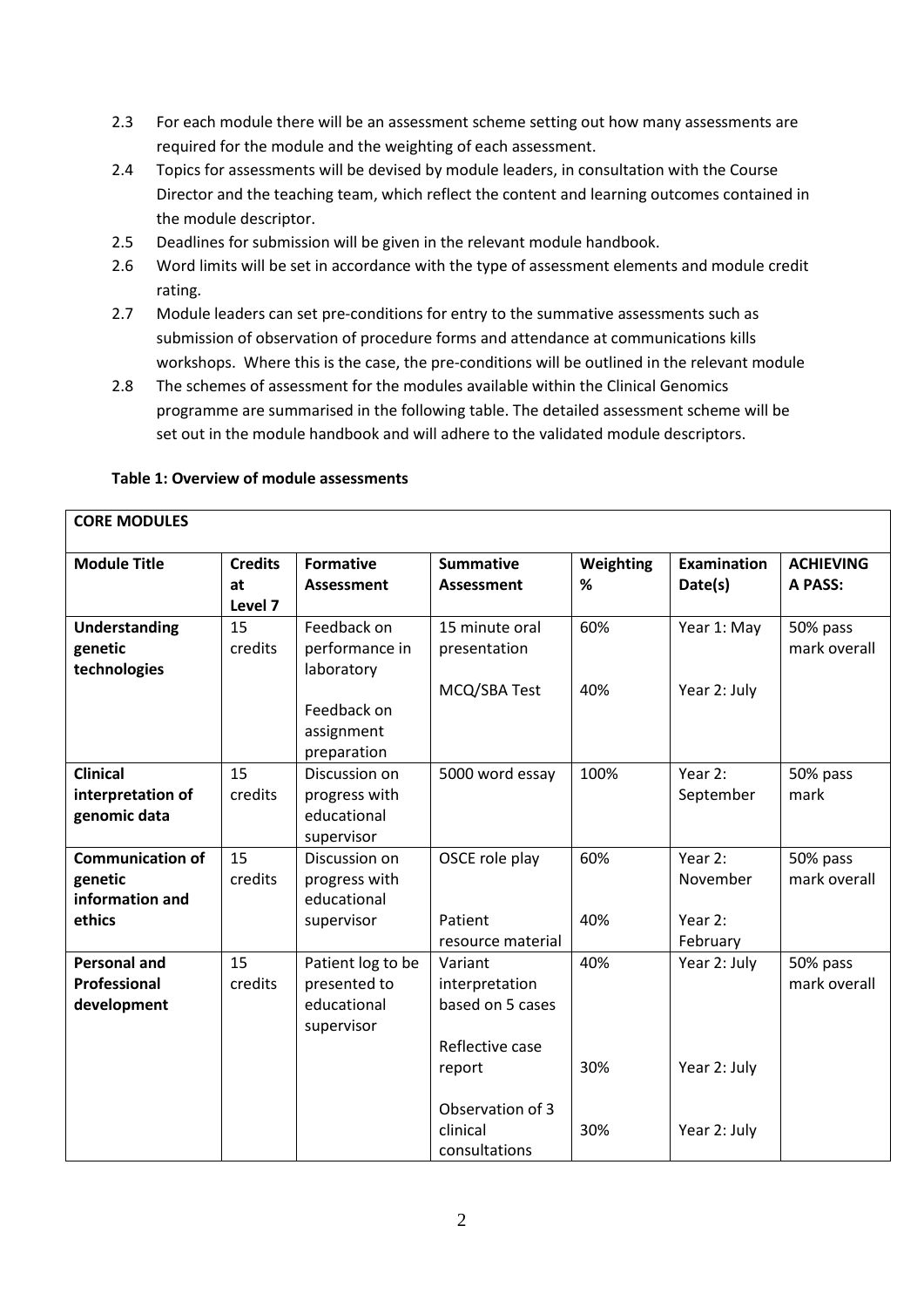| <b>Research Project</b>                                                                                             | 60<br>credits | Regular<br>feedback from<br>supervisor<br>including<br>comments on<br>drafts | 10,000 word<br>report<br>15 minute oral<br>presentation<br>Supervisor<br>Report                                               | 80%<br>15%<br>5% | Year 4:<br>August<br>Year 4:<br>August | 50% pass<br>mark for<br>each<br>element (the<br>supervisor's<br>report does<br>not have to<br>be passed<br>but does<br>contribute to<br>the final<br>mark) |
|---------------------------------------------------------------------------------------------------------------------|---------------|------------------------------------------------------------------------------|-------------------------------------------------------------------------------------------------------------------------------|------------------|----------------------------------------|------------------------------------------------------------------------------------------------------------------------------------------------------------|
| <b>ELECTIVE MODULES (Can in completed in Years 1-4)</b>                                                             |               |                                                                              |                                                                                                                               |                  |                                        |                                                                                                                                                            |
| <b>Omics techniques</b><br>and technologies;<br>their application to<br>genomic medicine                            | 15<br>credits | Online<br>quizzes/questio<br>ns<br>Feedback on<br>plan of data<br>analysis   | MCQ/SBA/SAQ<br>Test<br>1500-2500 word<br>essay critically<br>comparing<br>technologies                                        | 30%<br>70%       | <b>TBC</b>                             | 50% pass<br>mark                                                                                                                                           |
| <b>Molecular</b><br>pathology of<br>cancer and<br>application in<br>cancer diagnosis,<br>screening and<br>treatment | 15<br>credits | Online<br>quizzes/questio<br>ns<br><b>Discursive</b><br>tutorials            | MCQ/SBA/SAQ<br>Test<br>1500-2500 word<br>critical essay<br>relating to cancer<br>genomics                                     | 30%<br>70%       | <b>TBC</b>                             | 50% pass<br>mark                                                                                                                                           |
| Pharmacogenomics<br>and stratified<br>healthcare                                                                    | 15<br>credits | Online<br>quizzes/questio<br>ns                                              | MCQ/SBA/SAQ<br>Test<br>1500-2500 word<br>methodological<br>evaluation of<br>biomarkers                                        | 30%<br>70%       | <b>TBC</b>                             | 50% pass<br>mark                                                                                                                                           |
| <b>Application of</b><br>genomics in<br>infectious disease                                                          | 15<br>credits | Online<br>quizzes/questio<br>ns<br>Feedback on<br>draft essay                | MCQ/SBA/SAQ<br>Test<br>1500-2500 word<br>essay critically<br>appraising the<br>role of genomics<br>in a specific<br>infection | 30%<br>70%       | <b>TBC</b>                             | 50% pass<br>mark                                                                                                                                           |
| <b>Bioinformatics,</b><br>interpretation and<br>data quality<br>assurance in                                        | 15<br>credits | Online<br>quizzes/questio<br>ns                                              | NGS pipeline<br>design                                                                                                        | 100%             | <b>TBC</b>                             | 50% pass<br>mark                                                                                                                                           |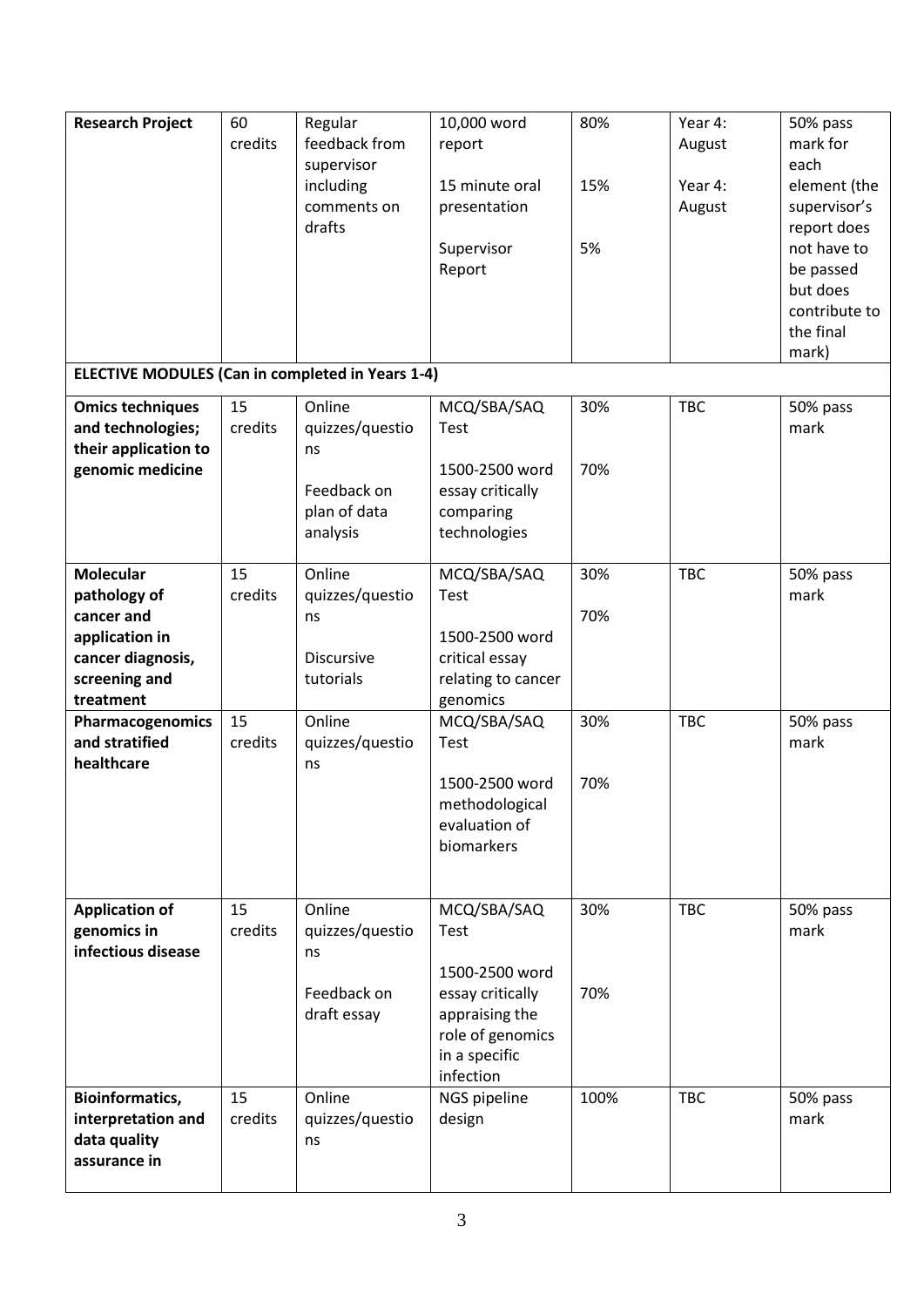| genome analysis                                                                                       |               | Feedback on<br>draft of project<br>work                                  | <b>Bioinformatics</b><br>assignment<br>report                 |            |            |                          |
|-------------------------------------------------------------------------------------------------------|---------------|--------------------------------------------------------------------------|---------------------------------------------------------------|------------|------------|--------------------------|
| Ethical, legal and<br>social issues in<br>applied genomics                                            | 15<br>credits | 10 min case<br>analysis<br>presentation                                  | 3500 word essay<br>(including 1500<br>word case<br>analysis)  | 100%       | May        | 50% pass<br>mark         |
| Cardiovascular<br>genetics and<br>genomics                                                            | 15<br>credits | Online<br>quizzes/questio<br>ns<br>Feedback on<br>draft case<br>analysis | MCQ/SBA/SAQ<br><b>Test</b><br>1500-2500 word<br>case analysis | 30%<br>70% | April      | 50% pass<br>mark         |
| <b>Teaching, Learning</b><br>and Assessment in<br><b>Healthcare &amp;</b><br><b>Science Education</b> | 15<br>credits | Peer and tutor<br>feedback on<br>microteaching                           | Microteaching<br>session<br>Extended<br>reflective report     | 30%<br>70% | <b>TBC</b> | 50% pass<br>mark overall |

#### **3 Coursework assignments**

3.1 Coursework assignments will be marked out of 100 with the significance given below:

| 70-100   | А    | Excellent    |
|----------|------|--------------|
| 65-69    | B+   | Very good    |
| 60-64    | В    | Good         |
| 55-59    | $C+$ | Satisfactory |
| 50-54    | C    | Pass         |
| 40-49    | D    | Fail         |
| $0 - 39$ | F    | Serious fail |

- 3.1.1 Zero marks will be awarded where plagiarism or other academic dishonesty is demonstrated, and for non-submission or non-attendance.
- 3.1.2 Students who submit work after the authorised extension deadline will be given a zero for that attempt.
- 3.1.3 Students who submit work which breaks patient/client or practice environment confidentiality will receive zero for that attempt.
- 3.2 The percentage marks for individual module assessments will be weighted according to the formula given in the module handbooks to give a single percentage mark for the module. Candidates who receive a mark of at least 50% overall for the module will pass the module.

# **Examinations**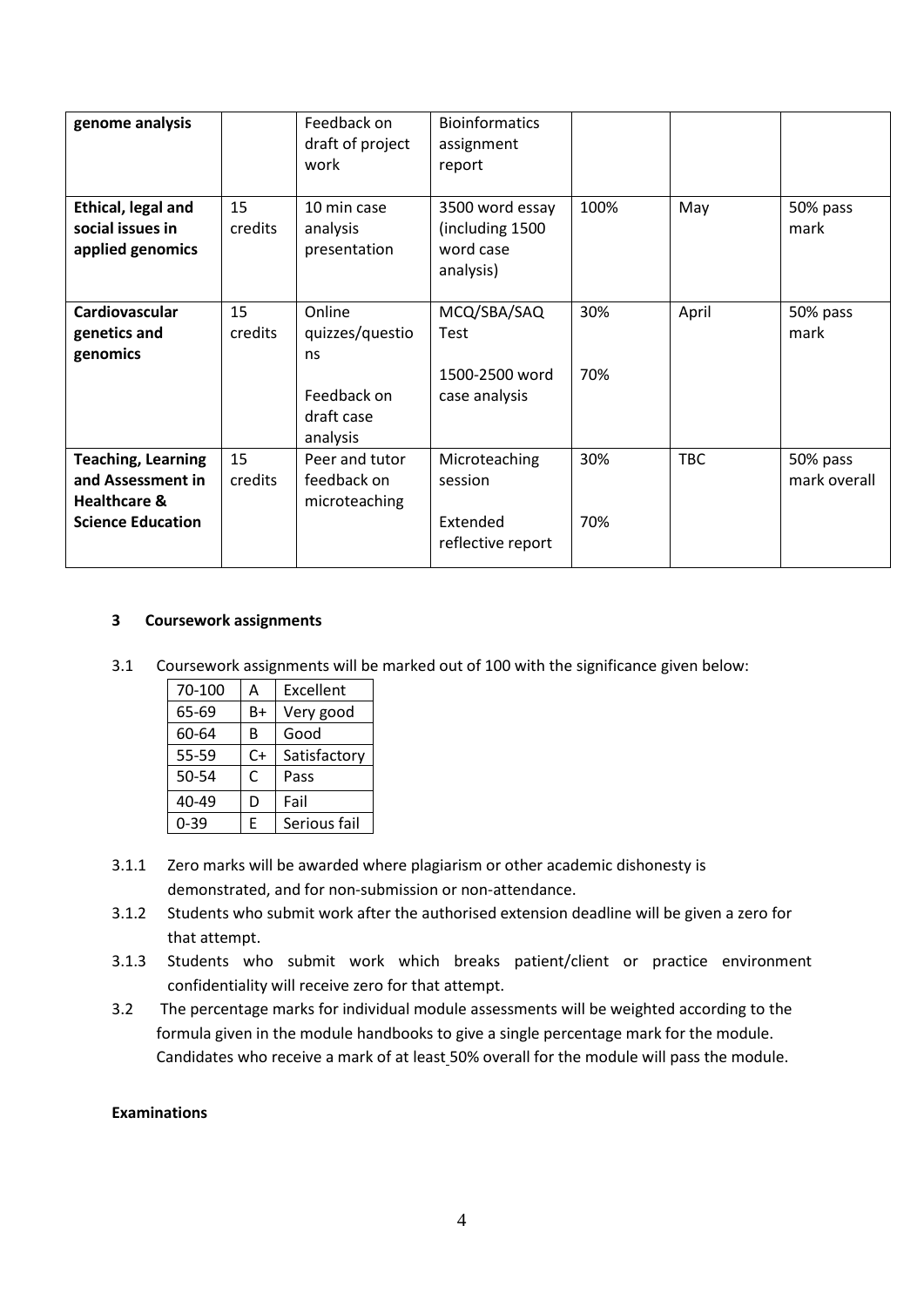- 4.1 The type and duration of each examination will be specified in the module handbooks. Written examinations will include multiple choice questions. An objective structured clinical examination (OSCE) will also be held.
- 4.2 Examination questions/OSCE stations will be devised by module leaders and course faculty and reviewed by the relevant module team. The External Examiner(s) will review draft papers before each examination is held and will be invited to observe the OSCEs.
- 4.3 *OSCE(Module 3)*

The modified Angoff method of standard setting will be used to define the pass mark for OSCE examination. A standard setting committee will normally consist of the course directors and at least two other examiners on the communications module. ,

4.4 For OSCEs a score of percentage of total possible marks will be calculated. These will be mapped onto the grade scale as defined as below:

| <b>Score</b>                   | Grade       |
|--------------------------------|-------------|
| $85+$                          | Distinction |
| 75-84                          | Merit       |
| Anghoff passmark (approx. 50+) | Pass        |
| <b>Below Anghoff passmark</b>  | Fail        |

## 4.5 *Multiple Choice Questions Examination*

For questions for which there is a defined single answer (i.e. MCQs) a single examiner will be responsible for determining the final marks and a second examiner will check a small sample of scripts for accuracy. MCQ examinations which are held online are automatically marked and do not require this manual moderation.

- 4.6 Candidates who achieve a mark of >70% for the Module 1 only MCQ shall be deemed to have passed the examination.
- 4.7 Candidates who achieve a mark of less than the passing mark in the MCQs at the first attempt will fail the examination and will normally be expected to re-take the examination on the next occasion on which it is held. Marks for second attempts will be capped at the passing grade. Candidates who fail the examination at the second attempt will fail the module concerned and will have their registration on the Certificate terminated.

# **5. Assessment Criteria and marking schemes**

- 5.1 Detailed Assessment Criteria explaining how different levels of achievement by students will be rewarded through the allocation of marks will by developed by the course team and made available to internal and external examiners.
- 5.2 Marking schemes explaining how marks are allocated to each piece of assessed work (for a question, a group of questions or a section in an examination paper or presentation) will be developed by the course team and made available to internal and external examiners.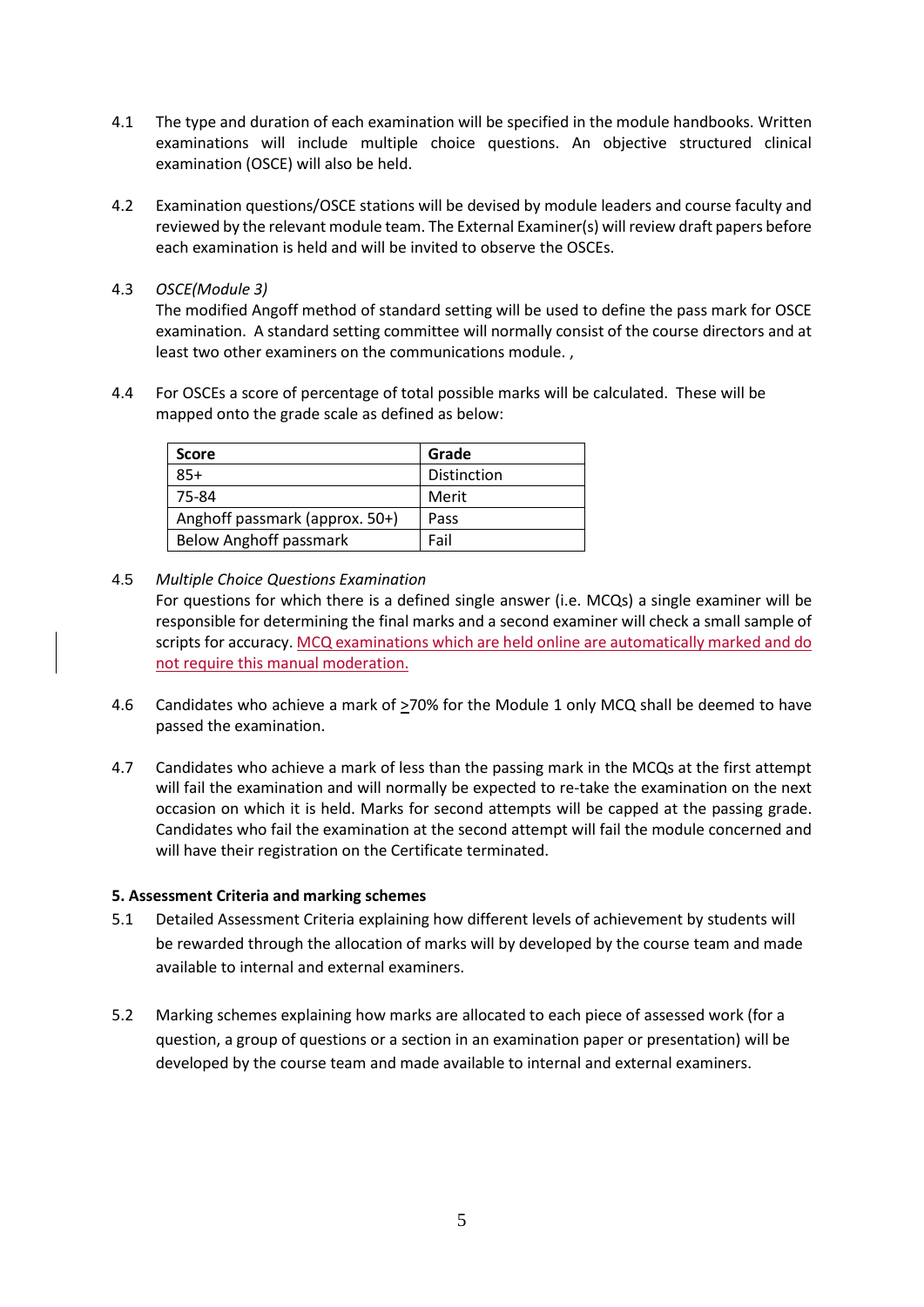## **6. Internal moderation**

- 6.1 Arrangements for internal moderation will comply with requirements of General Regulation 11.7 which stipulates that written assessments, whether conducted under supervised or unsupervised conditions, shall be marked in detail by one Internal Examiner or Assessor, with at least one other Internal Examiner or Assessor having an overview of the work submitted for assessment.
- 6.2 Module assignments will normally be marked independently by two examiners who will then compare their marks and arrive at an agreed mark. Both first, second and agreed marks should be recorded on the mark sheet. Where an agreed mark cannot be reached, the course director will be asked to moderate. The course director may seek an additional opinion from another member of staff with suitable expertise, or from a member of the Exam Board.
- 6.3 Following internal moderation, candidates who receive a mark of >50% for an assignment will pass the assignment.
- 6.4 Candidates who receive a mark of  $\leq$ 49% will fail the assignment and will be given a deadline for resubmission, normally four weeks after receiving the fail mark. Marks for any resubmission or resit will be capped overall at 50%. External examiners will be asked to review both attempts before marks are confirmed by the Board of Examiners.

## **7 Re-entry to assessments**

7.1 A student will, as of right, be permitted one re-entry for all failed assessment components. The second attempt for examinations will normally be on the next occasion when the examination is held.

# **8 Progression**

8.1 There are no progression points with the MSc in Clinical Genomics. Notwithstanding the absence of progression points, the Board of Examiners will determine at the end of the year whether a part-time student's progress in the preceding year's assessments is sufficient to permit continuation of study to the subsequent year of the course. Where assignments are outstanding due to agreed extensions, continuation of study within the subsequent year would be contingent on passing the assignment at the agreed revised deadline.

# **9 Research Project (60 credits)**

- 9.1 Candidates will submit a research dissertation in the form of a scientific report.They will be allocated an individual supervisor to enable them to progress the work. The topic of study should be approved by the Course Director or the Research Project module lead.
- 9.2 The 60 credit option dissertation will be limited to a maximum of 10,000 words. Deadlines for submission will be given in the module handbook. Candidates who miss this submission date will normally be required to wait until the next examination cycle before receiving a mark for the project.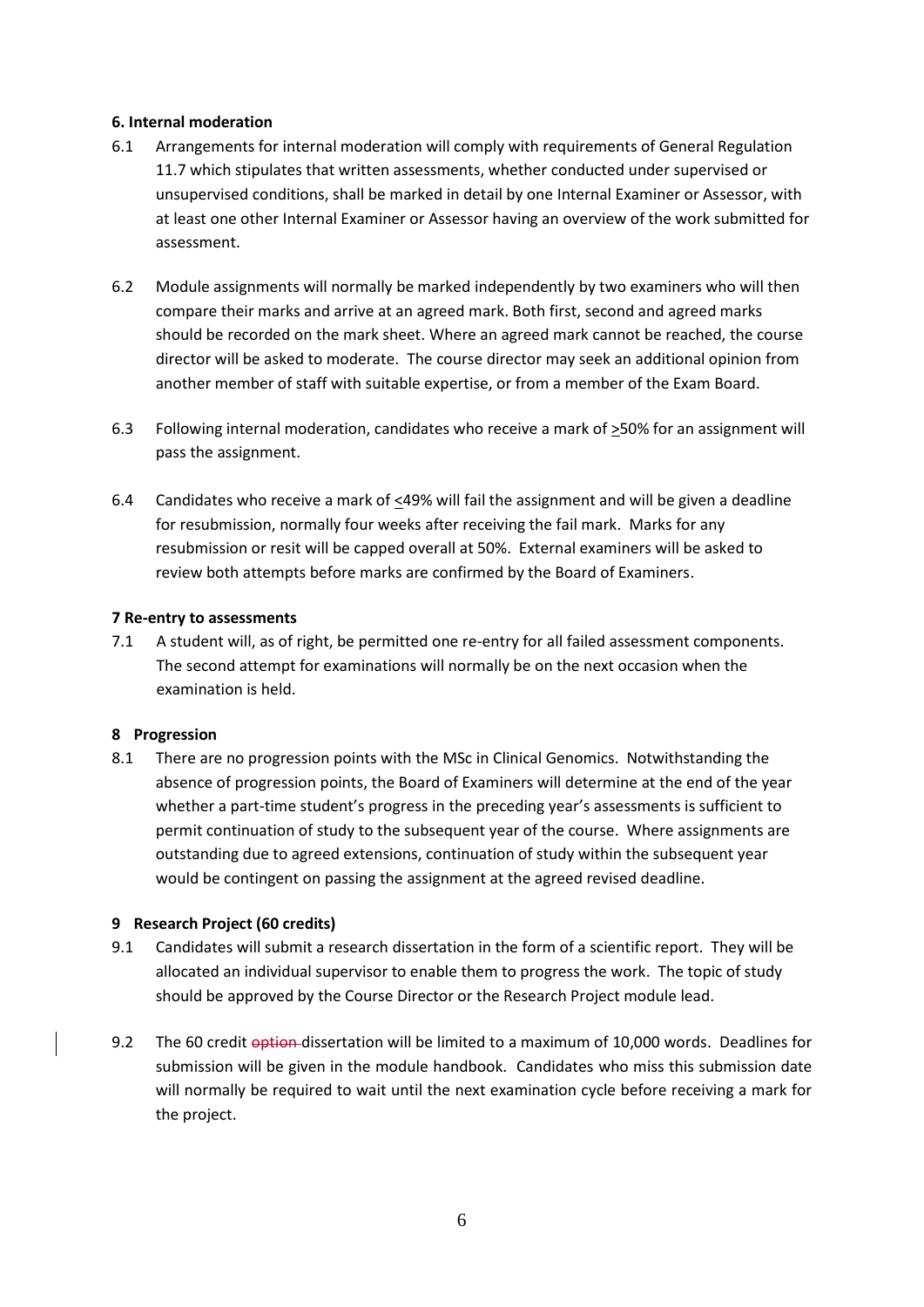- 9.3 The Research Projects will be marked by independent two markers. If the marks allocated are within a band of 8, marks will then be averaged to give the final mark. If the marks are further apart than this, or if one mark is a pass and the other a fail, markers will be required to discuss their marks to see if they can agree on a mark. If, for any reason, agreement cannot be reached, the final mark will be allocated by the Board of Examiners after the dissertation has been reviewed by the Course Director and/or the Chair and at least one external examiner.
- 9.4 The examiners shall award a mark out of 100 with the significance as follows:

| 70-100   | А  | Excellent    |
|----------|----|--------------|
| 65-69    | B+ | Very good    |
| 60-64    | в  | Good         |
| 55-59    | C+ | Satisfactory |
| 50-59    | C  | Pass         |
| 40-49    | D  | Fail         |
| $0 - 39$ | F  | Serious fail |

Zero marks will be awarded where plagiarism or other academic dishonesty is demonstrated, and for non-submission.

- 9.5 Candidates who achieve a mark of >50% will be deemed to have passed the Research Project.
- 9.6 The Board of Examiners may determine that any pass mark agreed should be subject to specific amendments to be made within a given time period (normally four weeks and not longer than twelve weeks) of receiving notification of this requirement.
- 9.7 Candidates who achieve a mark of  $\leq$ 49% at first attempt will fail the Research Project. Such candidates will normally be required to re-submit the following year. The Board of Examiners shall determine whether the project may be re-written to address any shortcomings or whether a new project is required for the re-submission. The Board of Examiners may also determine who should act as supervisor for the re-submission. Marks for re-submissions will be capped at 50%.

#### **10 External examiners**

10.1 At least one external examiner shall be appointed to the MSc in Clinical Genomics. The external examiner(s) shall be invited to participate in the setting of assessments and shall have the right to inspect any assessment material for the MSc. The detailed duties of external examiners are set out in the Quality Manual.

#### **11 Board of Examiners**

11.1 There shall be a Board of Examiners constituted in accordance with the General Regulations for Students and Programmes of Study.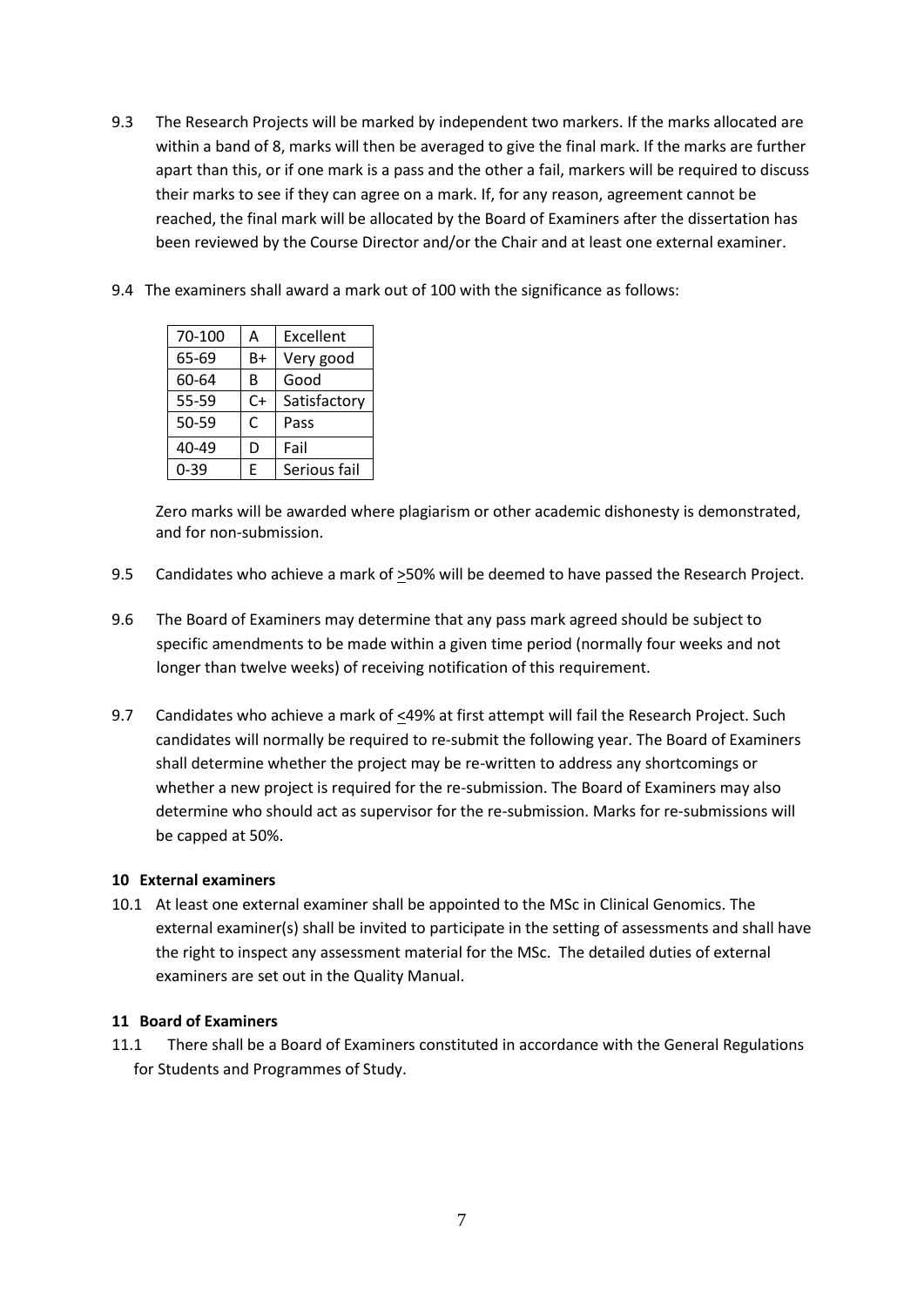#### **12 Determination of Final Degree Mark**

- 12.1 The final percentage marks obtained for the 120 credits from taught module assessments weighted for credit value, and the weighted Research Project mark worth 60 credits, will be added together and divided by 12 to arrive at a final degree mark for the MSc. Marks will be calculated to one decimal place, 0.5 being rounded up.
- 12.2 Candidates who achieve a final degree mark of 49.5-59.4% and pass the required combination of core and elective modules and pass the Research Project will pass the degree.
- 12.3 Candidates who achieve a final degree mark of 59.5-69.4% and pass the required combination of core and elective modules and pass the Research Project will pass the degree with merit.
- 12.4 Candidates who achieve a final degree mark of ≥69.5% and pass the required combination of core and elective modules and pass the Research Project will pass the degree with distinction. Such candidates will normally be expected to pass each component at first attempt.
- 12.5 Candidates who successfully pass all core modules and the research project but achieve a final degree mark of ≤49.4% will fail the MSc degree but may be awarded a Postgraduate Diploma in Clinical Genomics or Postgraduate Certificate in Interpretation and Clinical Application of Genomic Data if they fulfil the conditions for these awards (see 12 and 13 below).
- 12.6 Candidates who fail a core module (taking into account second attempts) will fail the degree and will not be eligible for the award of Postgraduate Diploma in Clinical Genomics or Postgraduate Certificate in Interpretation and Clinical Application of Genomic Data.

#### **13 Determination of Final Diploma Mark**

- 13.1 The Final Diploma Mark will be calculated by adding together the final marks for the core modules and the research project weighted according to credit value. The total will then be divided by 8. Marks will be calculated to one decimal place, 0.5 being rounded up.
- 13.2 Candidates who achieve a final diploma mark of 49.5-69.4% will pass the Postgraduate Diploma.
- 13.3 Candidates who achieve a final diploma mark of ≥69.5% will pass the Postgraduate Diploma with distinction.
- 13.4 Candidates who have successfully passed all the core modules but have achieved a final diploma mark of ≤49.4% will fail the Diploma but may be awarded a Postgraduate Certificate in the Interpretation and Clinical Application of Genomic Data.
- 13.5 Candidates who fail any of the core modules (taking into account second attempts) will fail the degree and will not be eligible for the award of Postgraduate Certificate in Interpretation and Clinical Application of Genomic Data.